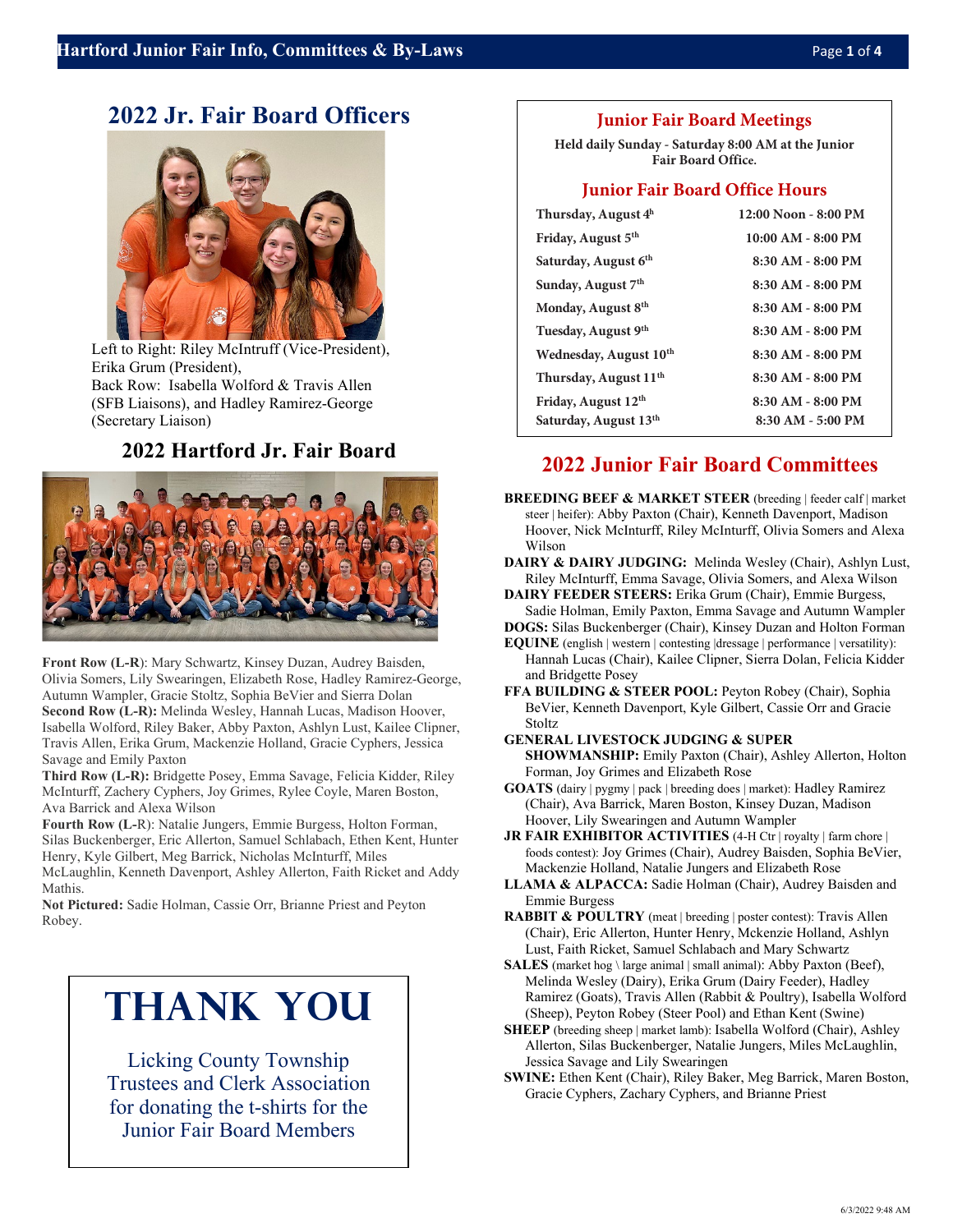## **Jr. Agricultural Society By-Laws**

(Junior Fair Board) **Adopted June 28, 1962 Revised April 25, 2005 Article I-Title**

**Section I** -This Society shall be known as the Hartford Independent Junior Agricultural Society

#### **Article II - Object**

**Section I** - The object of this Society shall be to promote and encourage improvement of agriculture, youth development, and family and consumer sciences, to promote general community improvement, with all other educational interests of youth in the District.

#### **Article III - Membership**

**Section I** - Membership in the Society is open to membersbetween 15 and 19 years of age (as of January 1st of current year) of 4-H, FFA, FCCLA, Farm Bureau, Scouts and any other youth serving agency living in or attending school in Licking County or the Hartford Fair District including Delaware County (Harlem, Trenton, Porter and Berkshire Townships) and Knox County (Milford,

## Hilliar/Centerburg Village, and Miller Townships).

#### **Article IV - Members**

**Section I –** The Membership shall consist of 45 members who may represent any or all of the you-serving agencies listed in Article III. Members shall be active members of the organizations which they represent during their year(s) of service. Members must be a junior exhibitor during their year(s) of service.

**Section II** - The Members shall be selected by application and interview for a term of one year and a maximum of 3 years. A Member may serve additional terms after completing the application and selection process. Interviews are not required for returning members unless requested by either party. An annual member evaluation will be completed by the Junior Fair Committee and Junior Fair Board advisors immediately after the fair. Former members may serve a 4th year as a designated junior advisor at the discretion of the advisory committee.

- **Section III**  The term of office of the Members shall be so arranged that the term of office of one-third of the members shall expire annually.
- **Section IV**  Members shall attend board meetings, serve on departmental committees, and carry out responsibilities before and during the Fair week.

## **Article V - Election**

- **Section I** Nominations for Members shall be made in writing by November 15 to the Licking County Extension Educator, 4-H Youth Development. Members shall be selected by an interview team consisting of 4-H agents and/or representatives of the Senior Fair Board no later than December 31 of the year preceding their term of office.
- **Section II**  Annual election of officers shall be at the January meeting.
- **Section III**  The term of office of the retiring Members shall expire and that of the elected begin January 1st.
- **Section IV**  Any vacancy of membership will be filled by the organization, which the retiring Member represented. All resignations must be made in writing to the Junior Fair Board Secretary.
- **Section V**  Members who fail to perform their duties in a responsible and orderly fashion may be removed from the Junior Fair Board by the 4-H Youth Development Educator in their respective counties or by the advisor of the organization they represent. Also, Junior Fair Board members may be removed from office for inappropriate personal conduct.

#### **Article VI - Organizations and Meetings**

**Section I** - The Members shall elect a President, Vice President, Secretary and other officers as may be deemed proper. The officers shall serve a one-year term and until their successors are elected and qualified. A majority vote of a quorum of Members must be present to transact business.

- **Section II**  All officers shall be elected or appointed from the membership.
- **Section III**  If any member is absent from three meetings per year, for an unexcused reason, the member will forfeit his/her membership on the board.
- **Section IV**  Membership meetings shall be held January through August. Additional board meetings will be held immediately prior and during the Hartford Fair. The Advisory Committee will determine the time, date and location. Members shall receive a minimum of one week's notice for all events. Members will also be expected to attend their respective departmental meetings throughout the year.
- **Section V**  The Advisory Committee shall include Extension Educator, FHA and FFA Chapter Advisors, 4-H Advisors in the Fair District and Senior Fair Board Members on the Youth Committee. Members of the Advisory Committee shall serve in advisory capacity to the Society. They may be asked to serve as an advisor to department and/or activities of the Junior Fair. Advisory Committee members are invited to attend all Board meetings.

### **JUNIOR FAIR EXHIBITOR RULES & INFORMATION**

- 1. The Hartford Junior Fair is open to any child in the Hartford Fair District age 8-18 as of January  $1<sup>st</sup>$  of the current year that meets the following criteria: Each Junior Fair Exhibitor must be enrolled in youth programs sponsored by Elementary/Middle/ High Schools, OSU Extension, Steer Pool, FFA, Juvenile Grange, Scouts or other organizations recognized by the Hartford Fair Board. Junior Fair exhibitors may participate in the Hartford Independent Fair only if **both** the following criteria are met: **(1)** They are enrolled in a youth organization within either Licking County or in the following townships of Delaware Co.(Harlem/Centerburg Village, Trenton, Porter and Berkshire); or a club in the following townships of Knox Co.(Milford, Hilliar, and Miller) **and (2)** they attend school in, or have residence within the Hartford Fair District as outlined above. All Licking County 4-H members are eligible to participate in the Hartford Fair regardless of residence or school affiliation, and therefore relinquish the ability to enter 4- H exhibits in any other county's junior fair show/program.
- 2. Refer to individual departments for limit of allowed entries.
- 3. All exhibits must have been raised by the exhibitor or owned by exhibitor for not less than ninety days preceding the date of showing where applicable.
- 4. No animal or exhibit can be entered in more than one class, except horses, llamas, & dogs.
- 5. All persons entering the Hartford Junior Fair ages 8-18 as of January  $1<sup>st</sup>$  of the current year will be required to purchase an exhibitor's ID badge at a cost of three dollars (\$3). This does not apply to Cloverbuds.
- **6. All entries must be in the hands of the Sr. Fair Board Office no later than 5 pm on Saturday, June 18th, 2022 and must be signed by the exhibitor, parent (if under 18 years of age) and organizational advisor, teacher or primary leader supervising the boy/girl in his/her project work within that club or chapter at time of submission. Exhibitors are responsible for the accuracy of their entries. Make a copy of the entry before submitting to the fair office. There will be no exceptionsafter noon July 22nd.**
- 7. All exhibits must be on the fairgrounds and in place by 2 pm **Saturday, August 6th, 2022.**
- 8. All exhibits except for hogs may not be removed before 3 pm the last day of the fair without the consent of the Sr. Fair Department Chairman. Refer to schedule for date & time hogs will be released. All Jr. Fairlivestock exhibits must be removed fromthe fairgrounds by 8 pm the last day of the fair. (All nonlivestock Jr. Fair exhibits remaining on the grounds after 8 pm the last day of the fair are deemed abandoned and will be removed at the discretion of the fair board.)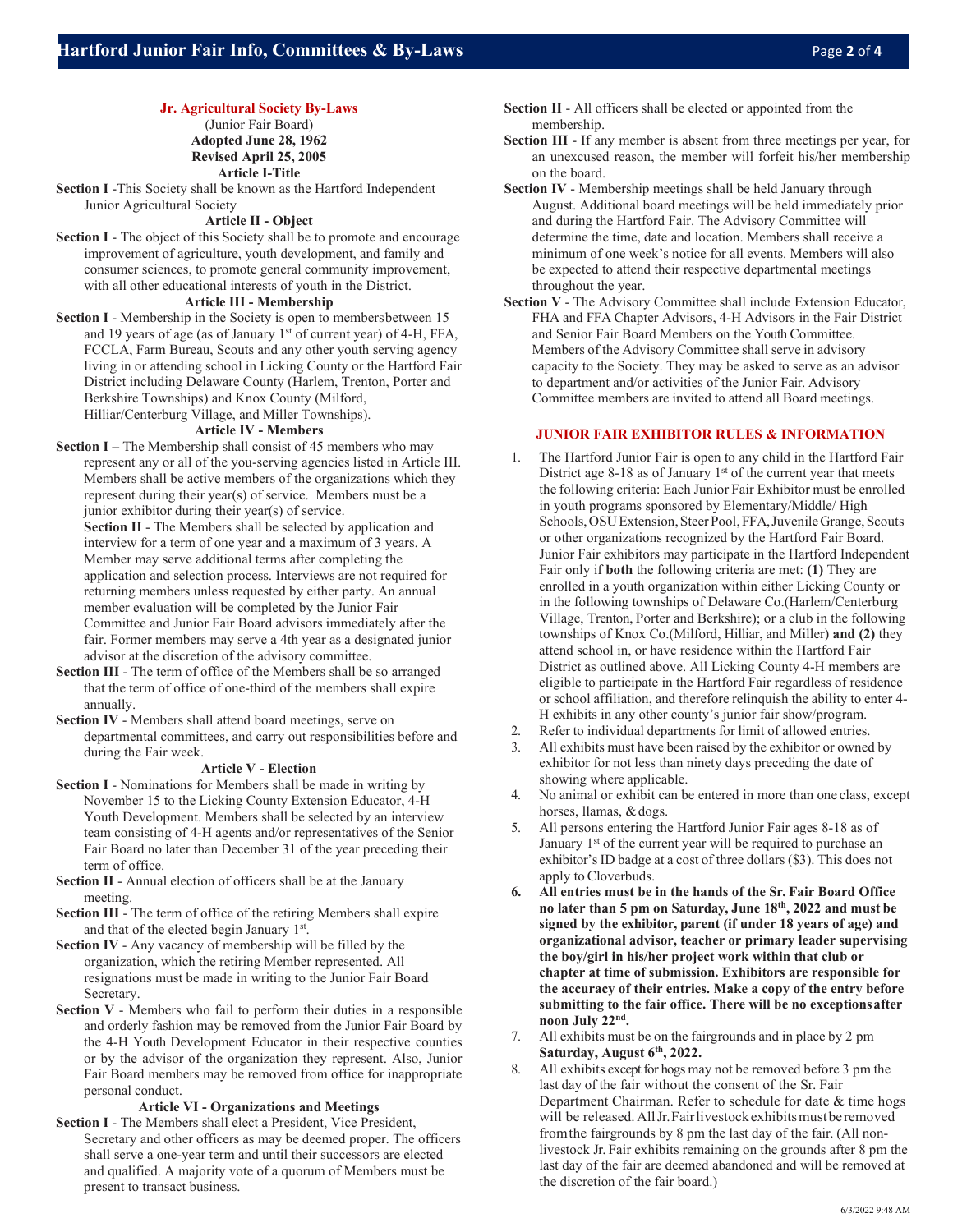- 9. Exhibitors making false entry will forfeit all premiums and bonus. Protests against exhibitors must be in writing and signed by the head of the organization. A fee of \$25 must accompany each protest. (see exception in HorseDepartment)
- 10. In those classes not having two or more exhibitors, the judge will award premium as he/she seesfit.
- 11. Some livestock will have stall assignments, please respect them. Posted stalling assignments are final! There will be NO changes. Tack is NOT to be stored in the stalls, pens and cages. The Fair Board reserves the right to remove any tack from stalls, pens and cages not being used to stall animals. Barns close at 11:00 pm every night.
- 12. Bedding must be straw or pine shavings only. All bedding MUST be removed from the pens before leaving. No floor fans allowed in any livestock barn.
- 13. Special Interest, Food & Clothing exhibits will be judged in their respective counties as designated in their project requirements guidelines.
- 14. Junior Fair premium money will be distributed at the fair. Claims and corrections will be accepted by the Senior Fair Secretary until Friday of Fairweek.
- 15. All exhibits entered by Junior Fair exhibitors must have been a project of the exhibitor during the current school year or current project year.
- 16. All animals' "Drug Use Notification Forms" (DUNF) must be turned in at the fair prior to exhibition. The vet will be on the grounds Saturday, August  $6<sup>th</sup>$ , 6 am - 2 pm. Livestock staying on the grounds are to be brought on the grounds only during these designated times. Check health regulations printed in this tabloid.
- 17. Additional classes will not be considered after the 3<sup>rd</sup> Monday of January of current fair year. Each breed must have a minimum of 5 animals and 3 families exhibiting or the following year the class will be re-evaluated before inclusion.
- 18. Physically altered livestock will cause exhibitorto be dismissed from the Fair.
- 19. Each exhibitor is expected to take entire charge of his/her livestock after arriving to the fair. The exhibitor may receive assistance from the following persons: 4-H club advisor, FFA chapter advisor, Steer Pool advisor, immediate family and other junior fair exhibitors of the Hartford Fair. Eligible 4-H club advisors and FFA chapter advisors must represent clubs/chapters within the Hartford Fair district. Professional groomers are not permitted to work with junior fair livestock at any time during the fair.
- **20.** All Jr. Fair Premiums will be paid daily (Sunday Saturday) at the Bank located next to the Dairy Director's ice cream stand. Times will be posted at the Bank. The projects displayed in the 4-H Center and FFA building will be paid collectively to the 4-H Club or FFA Advisor for disbursement to the exhibitor. Livestock exhibitors must present their Jr. Fair photo ID to collect their premium(s). A parent or advisor may collect a premium(s) for an exhibitor by presenting a driver's license (Parent) or Fair photo ID (Advisor) as identification. **Any premium(s) not cashed by the**  last day of the fair will be void. Premium(s) must be picked up only during the hours designated. All Open Class premiums will be paid cash premiums. **Sale checks will be mailed 30 days after the fair. There will be a \$35 charge to reissue any check with a stale date that is past the 60-day cashing period. Checks will be Mailed to the Address given to the 4-H Extension Office / School. CHECKS WILL NOT BE ALLOWED TO BE PICKED UP.**
- 21. Watering of animals at the water spigots is prohibited. Water tanks are not permitted in the barn. Manure must be placed in designated areas. Wash racks will be shut down daily 6 pm to 9 pm.
- **22. All livestock weights will be taken/recorded on the Hartford Fair "County Certified Scales" and will be final. No other scales will be allowed on the fair premises.**
- 23. No livestock or other exhibits are to be removed from the grounds before the close of the Fair without a proper release form signed by the exhibitor and the superintendent of the Department. Violators of this rule will not be permitted to participate in the following year's fair under the division violated.
- 24. Any official fair board announcements made the week of the fair will take precedence over any printedmaterial.
- 27. Our fair will operate under the provisions of Ohio's Department of Agriculture Administrative CodeRules. "Livestock Health Exhibition Rules & Livestock Exhibition Tamping Rules are printed in this publication and can also be found on the Ohio Department of Agricultural website.
- 28. All 4-H/FFA members are expected to exhibit and sell their own animal(s). Exhibitors are expected to accompany their own animal to be weighed. If unable to do so, due to extenuating circumstances, the animal may be shown by a 4-H/FFA member of comparable age. Permission for another member to show the animal must be received from both the appropriate Senior Fair Board Department Chair and the 4-H Educator/FFA Advisor. The injured exhibitor should make every effort to be present during the showing of their animal and should assist with its care and grooming throughout the fair.
- 29. Jr Fair Dress Code for Show & Sale Ring
	- A button/snap and collared shirt closed within one button/ snap from top. (ie: western or polo)
	- Shirts may be long or short sleeve. No sleeveless shirts.
	- Shirts must be tucked in all the way around waist.
	- No logo's or advertisements on shirts other than 4-H club/FFA chapter, or family farmname.
	- Long pants, no shorts. Must be neat and clean. No rips or tears
- 30. All barns close at 11:00 pm every night.

## **Super Showmanship**

**Jr Fair Committee**: Emily Paxton (chair), Ashley Allerton, Holton Forman, Joy Grimes and Elizabeth Rose

## **Chair Persons**: Lisa McCutcheon & Adam Wampler **Friday, August 13th – 9 am Grubb Arena**

The Super Showmanship Contest is open to one species representative that has been selected from current year. Expert Showmanship winners in the following species areas: **Beef**  (Breeding Beef/ Market Beef Steer/Dairy Feeder & Steer Pool), **Sheep** (Breeding Sheep/ Market Lamb), **Dairy Cattle, Goat, Horse**  (English Tack/ Western Tack/ Draft), **Market Hog, Rabbit** (Meat Rabbit/Other Rabbit), and Poultry (Meat Poultry/ Other Poultry). Super Showmanship winners may not have won Super Showmanship in a previous year, and may no longer compete in Junior Fair showmanship classes following their selection as the Super Showmanship winner. The Super Showmanship Contest shall consist of Expert Showmanship winners and the animal that they used during their selection. (Note: Exception may be made for swine exhibitor if animal has already sold). The contest shall operate in the form of a "round-robin" with each exhibitor demonstrating their skills with a particular animal for a period of not more than four minutes. A judge will be present with each animal to interview and observe exhibitors during that time. Each exhibitor will receive a perfect score of 200 points in the species in which they advanced to the Super Showmanship Contest. Therefore, the final point tally for each individual will be out of a maximum of 1,600 points. Immediately following the contest, results will be announced with awards beingpresented.

**Lester Williams Family** - \$75 cash premium and plaque will be presented for 1<sup>st</sup> Place Super Showmanship.

**Nuway Incorporated** - \$50 cash premium and plaque will be presented to the 2nd Place Super Showmanship.

**Zimmerman Family** - Rosettes